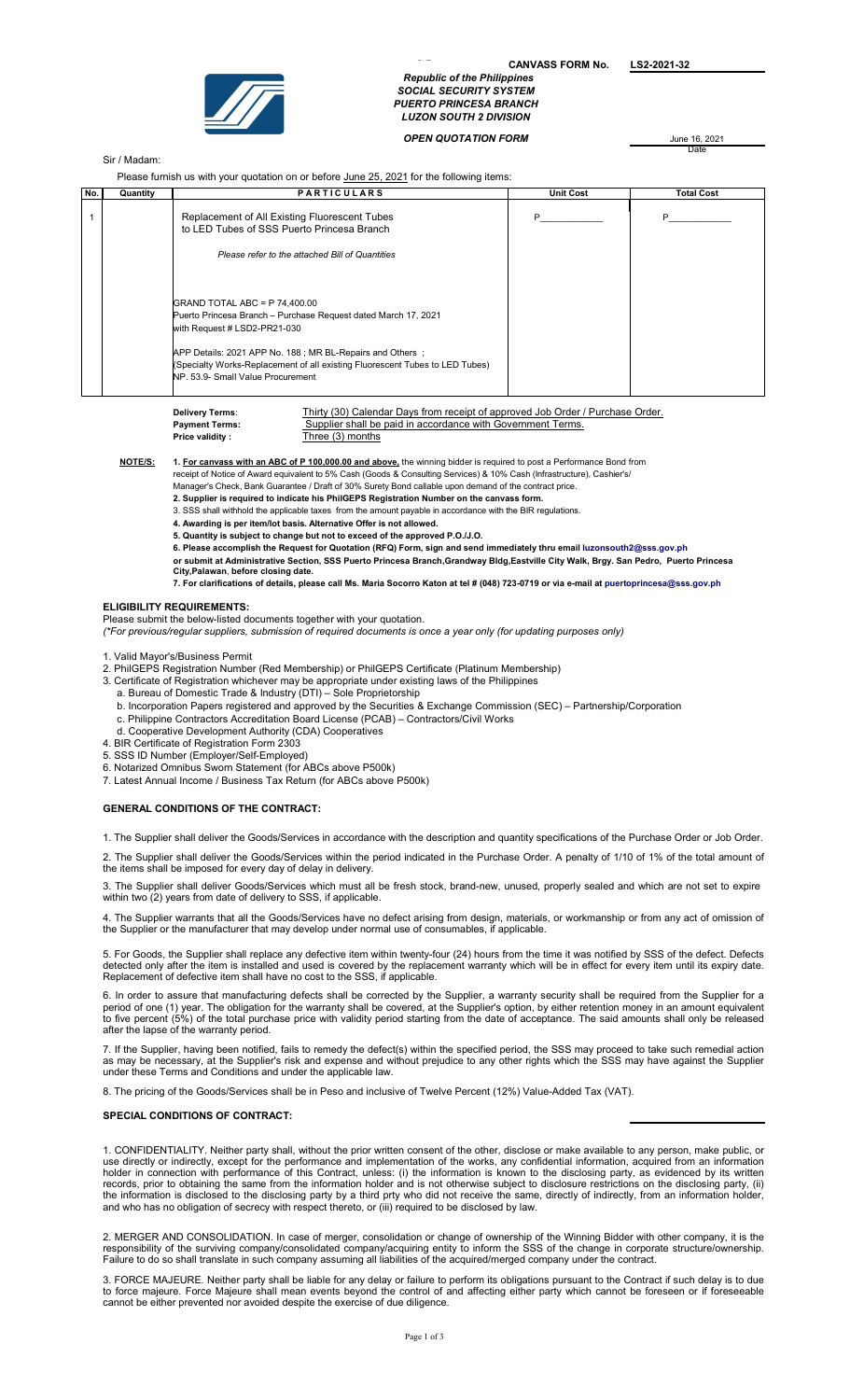4. NON-ASSIGNMENT. Neither party may assign the Contract in whole or in part without the consent of the other party. The Winning Bidder shall not subcontract in whole or in part the project and deliverables subject of the Contract without the written consent of SSS.

5. WAIVER. Failure by either party to insist upon the other strict performance of any of the terms and conditions hereof shall not be deemed a relinquishment or waiver of any subsequent breach or default of the terms and conditions hereof, which can only be deemed made if expressed in writing and signed by its duly authorized representative. No such waiver of any past or future default or breach thereof, except as expressly stated in such waiver.

6. CUMULATIVE REMEDIES. Any and all remedies granted to the parties under the applicable laws and the Contract shall be deemed cumulative and may therefore, at the sole option and discretion, be availed of by the aggrieved party simultaneously, successively, or independently.

7. NO EMPLOYER-EMPLOYEE RELATIONSHIP. It is expressly and manifestly understood and agreed upon that the employees of Winning Bidder assigned to perform the project are not employees of SSS. Neither is there an employer-employee relationship between SSS and Winning Bidder. The contract does not create an employer-employee relationship between SSS and the Winning Bidder including its personnel; that the services rendered by the personnel assigned by the Winning Bidder to SSS in the performance of its obligation under the contract do not represent government service and will not be credited as such; that its personnel assigned to SSS are not entitled to benefits enjoyed by SSS' officials and employees such as Personal Economic Relief Allowance (PERA), Representation and Transportation Allowance (RATA), ACA, etc.; that these personnel are not authority of SSS; that they have not been previously dismissed from the government service by reason of an administrative case; that they have not reached the compulsory retirement age of sixty-five (65); and that they possess the education, experience and skills required to perform the job. The Winning Bidder hereby acknowledges that no authority has been given by SSS to hire any person as an employee of the latter. Any instruction given by SSS or any of its personnel to Winning Bidder's employees are to be construed merelt as a measure taken by the form to ensure and enhance the quality of project performed hereunder. Winning Bidder shall, at all times, exercise supervision and control over its employees in the performance of its obligations under the contract.

8. PARTNERSHIP. Nothing in the contract shall constitute a partnership between the parties. No party or its agents or employees shall be deemed to be the agent, employee, or representative or any other party.

9. COMPLIANCE WITH SS LAW. The Winning Bidder shall report all its employees to SSS for coverage and their contributions, as well as, all amortizations for salary/education/calamity and other SSS loans shall be updated. Should Winning Bidder fail to comply with its obligations under the provisions of the SS law and Employees' Compensation Act, SSS shall have the authority to deduct any unpaid SS and EC contributions, salary, educational, emergency and/or calamity loan amortizations, employer's liability for damages, including interests and penalties from Winning Bidder's receivables under this agreement. Further, prescription does not run against SSS for its failure to demand SS contributions or payments from Winning Bidder. Moreover, Winning Bidder shall forever hold in trust SS contributions or payment of its employees until the same is fully remitted to SSS.

10. COMPLIANCE WITH LABOR LAWS. The Winning Bidder, as employer of the personnel assigned to undertake the project, shall comply with all its obligations under existing laws and their implementing rules and regulations on the payment of minimum wage, overtime pay, and other labor-related benefits as well as remittances or payment of the appropriate amount or contributions/payment (SSS,EC, Pag-IBIG, PhilHealth and taxes) with concerned government agencies/offices. It is agreed further that prior to the release of any payment by SSS to Winning Bidder, its President, or its duly authorized representative, shall submit a sworn statement that all moneys due to all its employees assigned to the project as well as benefits by law and other related labor legislation have been paid by Winning Bidder and that he/she assumed full responsibility thereof.

11. COMPLIANCE WITH TAX LAWS. The Winning Bidder shall, in compliance with tax laws, pay the applicable taxes in full and on time and shall regularly present to SSS within the duration of the Contract, tax clearance from Bureau of Internal Revenue (BIR) as well as copy of its income and business tax returns duly stamped by the BIR and duly validated with the tax payments made thereon. Failure by Winning Bidder to comply with the foregoing shall entitle SSS to suspend payment of the contract price.

12. SETTLEMENT OF DISPUTES. All actions and controversies that may arise from the Contract involving but not limited to demands for specific performance of the obligations as specified herein and/or in the interpretation of any provisions or clauses contained herein, shall, in the first instance, be settled within thirty (30) calendar days through amicable means, such as, but not limited to mutual discussion. Should the dispute remain unresolved by the end of the aforementioned period, the dispute shall be settled in accordance with applicable provisions of Republic Act No. 9285, otherwise known as the Alternative Dispute Resolution Act of 2004.

13. GOVERNING LAW. The contract shall be governed by and interpreted according to the laws of the Republic of the Philippines.

14. AMENDMENTS. The contract may be amended only in writing and executed by the parties or their duly authorized representatives.

15. SEPARABILITY. If any one or more of the provisions contained in the contract or any document executed in connection herewith shall be invalid, illegal or unenforceable in any respect under any applicable law, then: (I) the validity, legality and enforceability of the remaining provisions contained provision shall be replaced by the parties immediately with a term or provision that is valid, legal and enforceable and that comes closest to expressing the intention of such invalid illegal or unenforceable term of provision.

16. VENUE OF ACTION. Any suit or proceeding arising out of relating to the contract shall be instituted in the appropriate court in Quezon City, parties hereto waiving any other venue.

17. BIDDING EFFECT. The contract shall be binding upon the parties, hereto, their assignee/s and successor/s-in-interest.

18. NON-PUBLICITY. No press release in oral, written or electronic form shall be issued covering this transaction without prior written approval of SSS. Inclusion in any reference lit shall also be undertaken only upon prior written approval of SSS.

#### TERMS AND CONDITIONS:

1. NON-SUBMISSION OF THE FOREGOING DOCUMENTS SHALL BE A GROUND FOR DISQUALIFICATION.

2. The canvass form shall only determine the supplier with the Lowest Calculated and Most Responsive Bid and that the amount of the Purchase Order (PO) and the check/fund transfer payable to the winning bidder shall be based on the actual cost and up to the extent of approved budget only.

3. Terms of Payment: Direct Payment to supplier's bank account or check payment (if applicable) upon inspection and acceptance of goods/services by SSS.

4. The SSS shall deduct from the contract price any delinquency amount due to SSS by the supplier, contractor, or consultant awarded with a procurement contract if the latter fails or refuses to settle the delinquency upon receipt of the Notice of Delinquency.

- 5. The deduction of delinquency from the contract price shall be guided by the following:
- A. The contract price subject of deduction shall be net of tax.
- B. Only the delinquent contribution shall be deducted from the contract price; the penalties shall be collected in accordance with Circular No. 2018-008 (Revised Guidelines in the Installment Payment Scheme For Employers Under SSC Resolution No. 976-s.2010 Dated 8 December 2010) and Creation of the Employer Delinquency Settlement Review Committee.

6. For late deliveries, liquidated damages shall be enforced and computed at 1/10 of 1% of the cost of the unperformed portion for every day of delay. Once the cumulative amount of liquidated damages reaches ten percent (10%) of the amount of the contract, the Procuring Entity may rescind or terminate the contract, without prejudice to other courses of action and remedies available under the circumstances. (Sec. 68 Rule XXII 2016 Revised IRR of RA 9184)

This is to certify that my Company is updated in the payment of contributions and loan to SSS, and conformed with the above terms & conditions, and the data/quotation indicated are valid.

 $\mathcal{L}_\text{max}$  and the contract of the contract of the contract of the contract of the contract of the contract of the contract of the contract of the contract of the contract of the contract of the contract of the contrac Owner/Company Representative ( Sign over Printed Name)